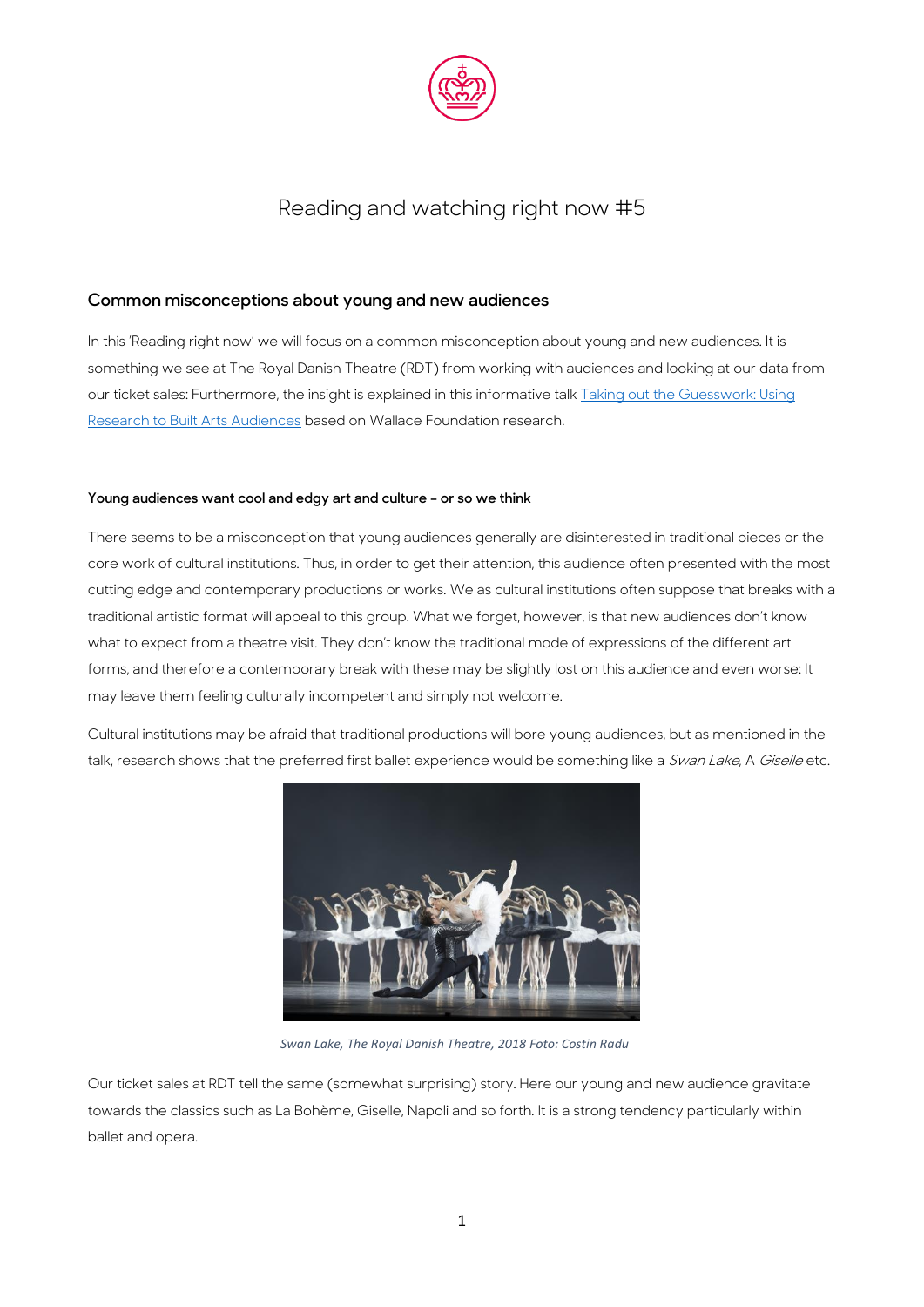

We have seen similar tendencies within A Suitcase of Methods. In one of our surveys we invited a high school class to the play Oedipus and Antigone. A production that brought together two classic stories. Our aim was to explore the students expectations before a theatre visit. Our primary learnings, however, regarded the aforementioned 'threshold fear' (mentioned in [a previous blog post\)](https://asuitcaseofmethods.files.wordpress.com/2017/03/reading-right-now-32.pdf). We saw that coming to the theatre for the first time, learning where to leave your coat, how to find your seat, when to clap etc. meant a lot and affected how they interacted in the focus group and acted in the theatre in general. Even though they were engaged, at the end of the night we saw something that resembled experience overload in their tired faces.





It reminded us that we have to stay curious and aware of how our productions and venues affect our audience and reflect on what the different audience groups are in need of – especially when visiting us for the first time.

## **About the Wallace Foundation**

When it comes to reading about interesting projects and results within audience work and research The Suitcase is keeping a curious eye on the Wallace Foundation. This foundation works to foster the vitality of the arts for everyone, and they have published several reports and videos about their findings, Find more informatio[n here.,](http://www.wallacefoundation.org/knowledge-center/building-audiences-for-the-arts/pages/audience-surveys.aspx)

In the talk and the repor[t Taking out the Guesswork](http://www.wallacefoundation.org/knowledge-center/pages/taking-out-the-guesswork.aspx) they for instance describe the findings from one survey about what keeps audiences away from (in this case) a museum. They found that this group seeks experiences with these three qualities:

- Low commitment
- social
- participatory

The Royal Danish Theatre works in various ways with these three points. The social and participatory qualities are a fundamental part of our outreach activities. In regards to the low commitment, we want this low commitment audience to have a relation to the theatre without feeling tied down too much. We therefore offer a theatre card, which gives the customers a range of advantages but with a lower level of commitment than with a traditional theatre subscription.

These three factors of course don't apply for all young audiences and every art form. We also hear from young audiences who simply want to be entertained in a more traditional setup and with minimal participation on their